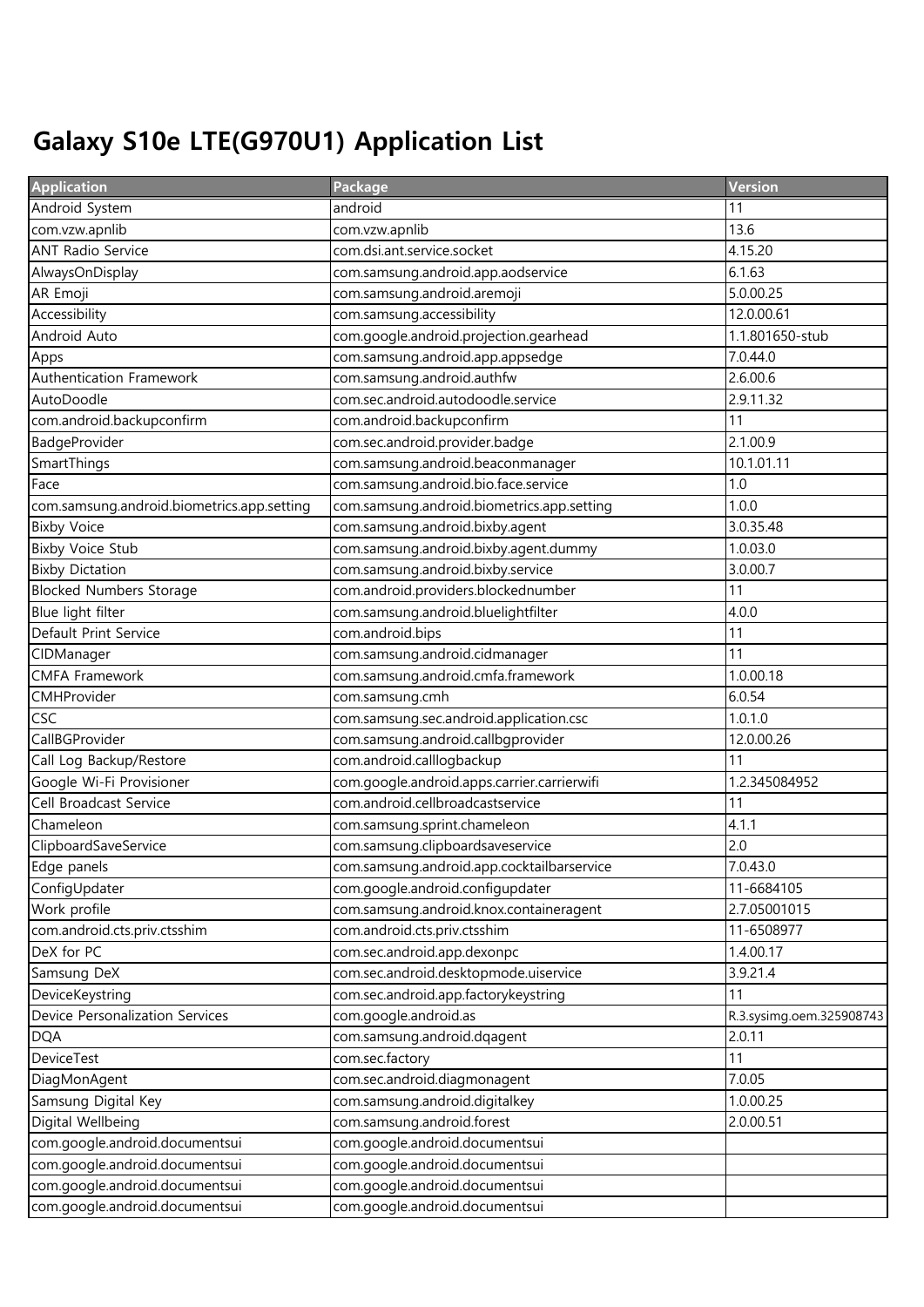| com.google.android.documentsui            | com.google.android.documentsui            |                                  |
|-------------------------------------------|-------------------------------------------|----------------------------------|
| com.google.android.documentsui            | com.google.android.documentsui            |                                  |
| com.google.android.documentsui            | com.google.android.documentsui            |                                  |
| Files                                     | com.google.android.documentsui            | r_aml_300900741                  |
| Downloads                                 | com.android.providers.downloads.ui        | 11                               |
| Wallpapers                                | com.samsung.android.app.dressroom         | 1.3.64                           |
| Live focus                                | com.samsung.android.app.dofviewer         | 6.0.42                           |
| Wallpaper services                        | com.samsung.android.dynamiclock           | 3.3.01.19                        |
| Dynamic System Updates                    | com.android.dynsystem                     | 11                               |
| Nearby device scanning                    | com.samsung.android.easysetup             | 11.0.15.0                        |
| com.samsung.android.knox.attestation      | com.samsung.android.knox.attestation      | 1.2.00.22                        |
| com.sec.epdg                              | com.sec.epdg                              | 11                               |
| <b>External Storage</b>                   | com.android.externalstorage               | 11                               |
| Facebook App Installer                    | com.facebook.system                       | 59.1.10                          |
| Facebook Services                         | com.facebook.services                     | 54.0.12                          |
| FaceService                               | com.samsung.faceservice                   | 4.3.05                           |
| Secure Wi-Fi                              | com.samsung.android.fast                  | 6.5.00.3                         |
| Finder                                    | com.samsung.android.app.galaxyfinder      | 9.6.28.0                         |
| Find My Mobile                            | com.samsung.android.fmm                   | 7.2.09.7                         |
| Software update                           | com.wssyncmldm                            | 3.7.11                           |
| <b>Fused Location</b>                     | com.android.location.fused                | 11                               |
| Galaxy Essentials Widget                  | com.sec.android.widgetapp.samsungapps     | 1.7.13.2                         |
| Galaxy Store                              | com.sec.android.app.samsungapps           | 4.5.22.9                         |
| Samsung SM8150 GameDriver                 | com.samsung.gamedriver.sm8150             | 11.0.00.0                        |
| Game Launcher                             | com.samsung.android.game.gamehome         | 4.3.03.5                         |
| Game Optimizing Service                   | com.samsung.android.game.gos              | 3.4.00.32                        |
| Game Booster                              | com.samsung.android.game.gametools        | 3.0.00.18                        |
| Gear VR Service                           | com.samsung.android.hmt.vrsvc             | 3.2.06.17                        |
| com.google.android.gms.policy_sidecar_aps | com.google.android.gms.policy_sidecar_aps | 200475003010.298822850.298822850 |
| Google Play services                      | com.google.android.gms                    | 20.33.15 (150408-330018294)      |
| Package installer                         | com.google.android.packageinstaller       | 11-6684105                       |
| Google Partner Setup                      | com.google.android.partnersetup           | 100.327071041                    |
| Android Setup                             | com.google.android.apps.restore           | 1.0.334154002                    |
| GPUWatch                                  | com.samsung.gpuwatchapp                   | 2.0.40                           |
| Hancom Office Editor                      | com.hancom.office.editor.hidden           | 7.0.200506                       |
| HdmApp                                    | com.samsung.android.hdmapp                | 1.0.00.10                        |
| Adapt Sound                               | com.sec.hearingadjust                     | 11.0.24                          |
| IOTHiddenMenu                             | com.sec.hiddenmenu                        | 11                               |
| Google Assistant                          | com.android.hotwordenrollment.okgoogle    | 11                               |
| Google Assistant                          | com.android.hotwordenrollment.xgoogle     | 11                               |
| Hux Extension                             | com.samsung.huxextension                  | 11.0.12                          |
| HwModuleTest                              | com.sec.android.app.hwmoduletest          | 11                               |
| IPService                                 | com.samsung.ipservice                     | 4.0.38                           |
| ImsLogger                                 | com.sec.imslogger                         | 1.20200801                       |
| Input Devices                             | com.android.inputdevices                  | 11                               |
| SmartFPSAdjuster                          | com.sec.android.smartfpsadjuster          | 11                               |
| Samsung Visit In                          | com.samsung.android.ipsgeofence           | 4.1.02.122                       |
| <b>KLMS Agent</b>                         | com.samsung.klmsagent                     | 3.4.20411                        |
| Work profile                              | com.samsung.android.knox.containercore    | 1.0                              |
| Samsung DeX Home                          | com.sec.android.app.desktoplauncher       | 3.0.03.44                        |
| Device Services                           | com.samsung.android.kgclient              | 2.2.70                           |
| Knox Key Chain                            | com.samsung.knox.keychain                 | 11                               |
| KnoxPushManager                           | com.samsung.android.knox.pushmanager      | 1.1.00.35                        |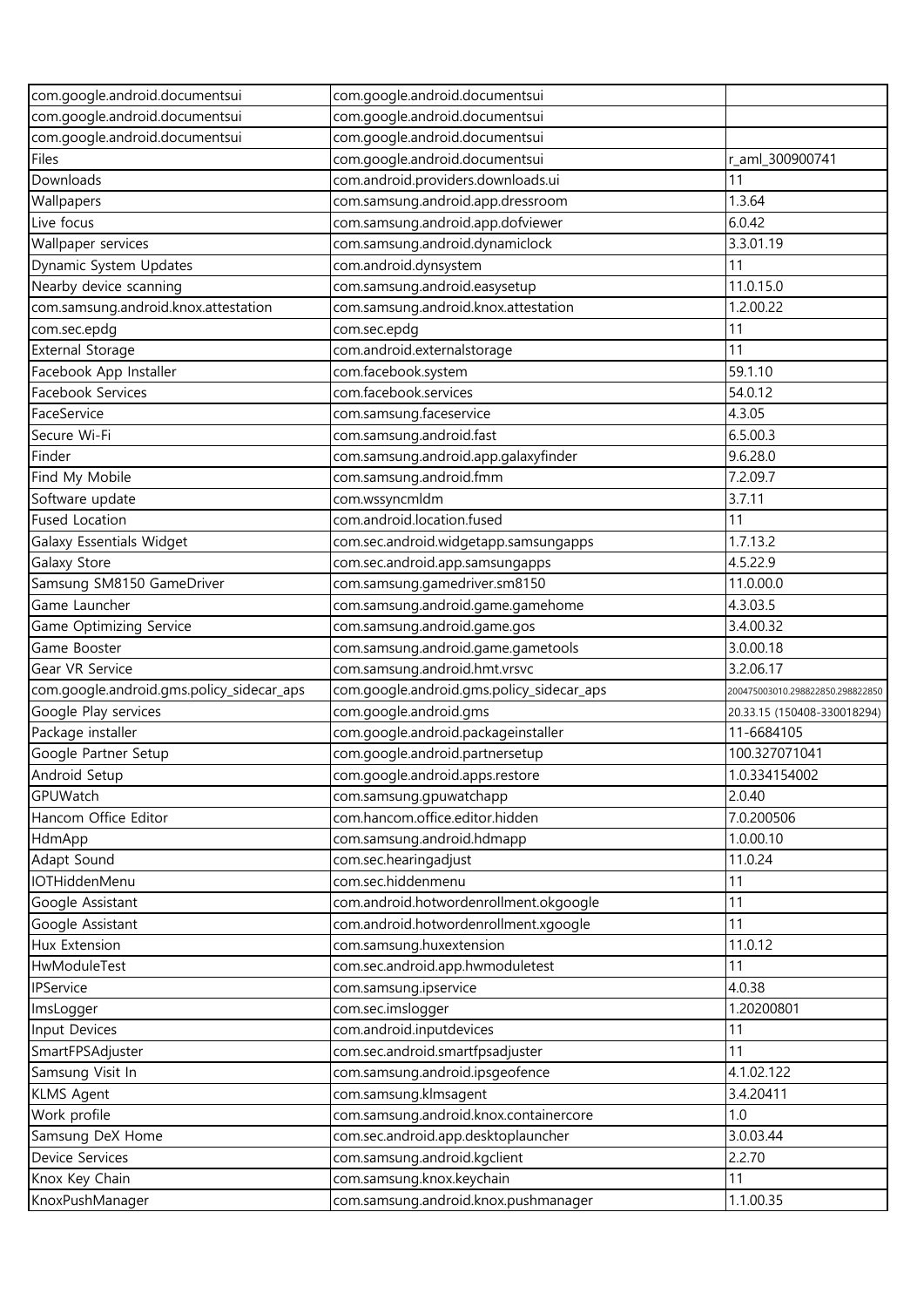| com.test.LTEfunctionality                        | com.test.LTEfunctionality                        | 1.0                           |
|--------------------------------------------------|--------------------------------------------------|-------------------------------|
| <b>LED Cover</b>                                 | com.samsung.android.app.ledbackcover             | 1.0.97                        |
| <b>LED Cover Service</b>                         | com.sec.android.cover.ledcover                   | 1.4.71                        |
| Link to Windows Service                          | com.samsung.android.mdx                          | 2.1.07.4                      |
| <b>DECO PIC</b>                                  | com.samsung.android.livestickers                 | 2.0.00.18                     |
| Live Wallpaper Picker                            | com.android.wallpaper.livepicker                 | 11                            |
| com.android.localtransport                       | com.android.localtransport                       | 11                            |
| Carrier Login Engine                             | com.verizon.loginengine.unbranded                | 4.7.4.0                       |
| Work Setup                                       | com.android.managedprovisioning                  | 11                            |
| Samsung Galaxy Friends                           | com.samsung.android.mateagent                    | 2.1.21.2                      |
| mlp                                              | com.samsung.mlp                                  | 5.0.04                        |
| com.android.providers.media                      | com.android.providers.media                      | 11                            |
| MmsService                                       | com.android.mms.service                          | 11                            |
| MobileWips                                       | com.samsung.android.server.wifi.mobilewips       | 1.1.19.0                      |
| Service mode RIL                                 | com.sec.android.RilServiceModeApp                | 11                            |
| MTP application                                  | com.samsung.android.MtpApplication               | 1.0                           |
| MTP Host                                         | com.android.mtp                                  | 11                            |
| Separate app sound                               | com.samsung.android.setting.multisound           | 3.0.00.11                     |
| Default                                          | com.samsung.android.beyond.p00.wallpapermulti    | 1.0.0.0                       |
| NSDSWebApp                                       | com.sec.vsim.ericssonnsds.webapp                 | 2.0.06.0                      |
|                                                  |                                                  | 5.3.45                        |
| Samsung Location SDK                             | com.sec.location.nsflp2                          |                               |
| NetworkDiagnostic                                | com.samsung.android.networkdiagnostic            | 2.5.05.3                      |
| com.google.android.networkstack.permissionconfig | com.google.android.networkstack.permissionconfig |                               |
| com.google.android.networkstack.permissionconfig | com.google.android.networkstack.permissionconfig |                               |
| com.google.android.networkstack.permissionconfig | com.google.android.networkstack.permissionconfig | r_aml_300900722               |
| com.google.android.networkstack.permissionconfig | com.google.android.networkstack.permissionconfig |                               |
| com.google.android.networkstack.permissionconfig | com.google.android.networkstack.permissionconfig |                               |
| com.google.android.networkstack.permissionconfig | com.google.android.networkstack.permissionconfig |                               |
| com.google.android.networkstack.permissionconfig | com.google.android.networkstack.permissionconfig |                               |
| com.google.android.networkstack.permissionconfig | com.google.android.networkstack.permissionconfig |                               |
| com.google.android.networkstack                  | com.google.android.networkstack                  |                               |
| com.google.android.networkstack                  | com.google.android.networkstack                  |                               |
| com.google.android.networkstack                  | com.google.android.networkstack                  |                               |
| com.google.android.networkstack                  | com.google.android.networkstack                  |                               |
| Network manager                                  | com.google.android.networkstack                  | r_aml_300900700               |
| com.google.android.networkstack                  | com.google.android.networkstack                  |                               |
| com.google.android.networkstack                  | com.google.android.networkstack                  |                               |
| com.google.android.networkstack                  | com.google.android.networkstack                  |                               |
| com.google.android.networkstack                  | com.google.android.networkstack                  |                               |
| Configuration update                             | com.samsung.android.app.omcagent                 | 5.3.22                        |
| com.android.ons                                  | com.android.ons                                  | 11                            |
| Office Mobile                                    | com.microsoft.office.officehubhl                 | 16.0.11126.20206              |
| Configuration message                            | com.wsomacp                                      | 7.4.07                        |
| OMADM                                            | com.sec.omadmspr                                 | 5.3                           |
| OneDrive                                         | com.microsoft.skydrive                           | 6.16                          |
| Samsung PaymentFramework                         | com.samsung.android.spayfw                       | 2.9.04                        |
| People edge                                      | com.samsung.android.service.peoplestripe         | 12.0.00.14                    |
| RilNotifier                                      | com.sec.app.RilErrorNotifier                     | 1.0.0                         |
| Google Play Store                                | com.android.vending                              | 22.1.18-21 [0] [PR] 334276832 |
| Photo Editor                                     | com.sec.android.mimage.photoretouching           | 2.9.11.35                     |
| Application installer                            | com.sec.android.preloadinstaller                 | 11                            |
| ProxyHandler                                     | com.android.proxyhandler                         | 11                            |
| Media and devices                                | com.samsung.android.mdx.quickboard               | 2.0.12.482                    |
|                                                  |                                                  |                               |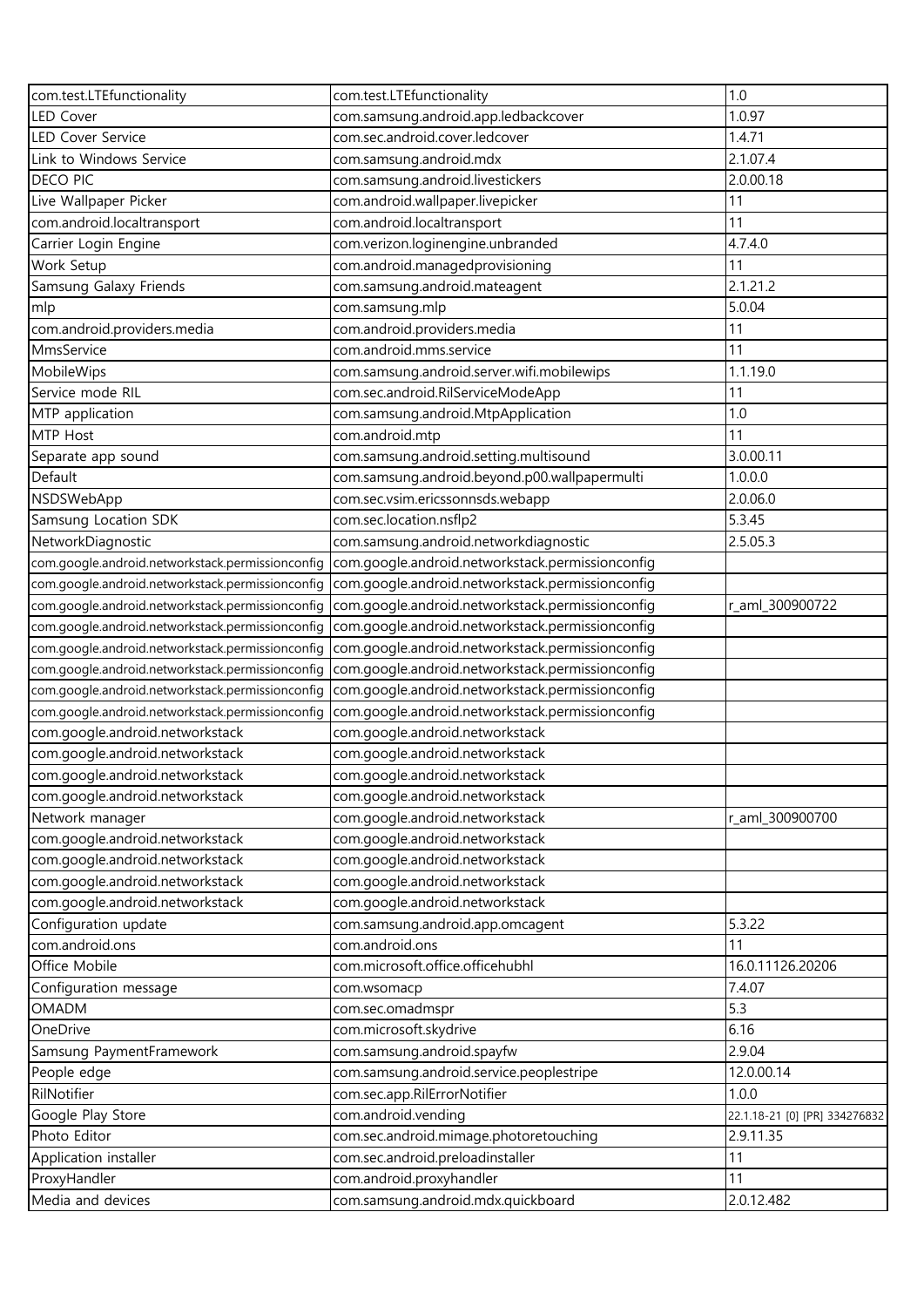| <b>Bixby Routines</b>                 | com.samsung.android.app.routines       | 3.0.45       |
|---------------------------------------|----------------------------------------|--------------|
| <b>Customization Service</b>          | com.samsung.android.rubin.app          | 2.8.00.14    |
| SCameraService                        | com.samsung.android.camerasdkservice   | 1.1          |
| SCameraXService                       | com.samsung.android.cameraxservice     | 1.1          |
| Configuration update                  | com.samsung.android.sdm.config         | 3.0.08       |
| SEMFactoryApp                         | com.sem.factoryapp                     | 1.0.00.41    |
| SKMSAgentService                      | com.skms.android.agent                 | 1.0.40-48    |
| Software update                       | com.sec.android.soagent                | 6.0.08       |
| Samsung Push Service                  | com.sec.spp.push                       | 3.3.06       |
| <b>SVC Agent</b>                      | com.samsung.android.svcagent           | 5.0.00.11    |
| Samsung voice input                   | com.samsung.android.svoiceime          | 2.3.01.1     |
| Samsung account                       | com.osp.app.signin                     | 12.0.00.29   |
| Samsung Checkout                      | com.sec.android.app.billing            | 5.0.30.0     |
| Calendar Storage                      | com.android.providers.calendar         | 12.0.00.3    |
| Camera                                | com.sec.android.app.camera             | 11.0.01.20   |
| Samsung Cloud                         | com.samsung.android.scloud             | 4.6.01.2     |
| Contacts                              | com.samsung.android.app.contacts       | 12.1.02.22   |
| Contacts Storage                      | com.samsung.android.providers.contacts | 12.5.04      |
| Samsung Core Services                 | com.samsung.android.scs                | 1.0.00.41    |
| Samsung Device Health Manager Service | com.sec.android.sdhms                  | 11           |
| Phone                                 | com.samsung.android.dialer             | 12.1.02.22   |
| Samsung Experience Svc                | com.samsung.android.mobileservice      | 12.0.00.29   |
| Gallery                               | com.sec.android.gallery3d              | 12.0.00.51   |
| Call                                  | com.samsung.android.incallui           | 12.0.01.56   |
| Magnifier                             | com.sec.android.app.magnifier          | 10.0.60      |
| Messages                              | com.samsung.android.messaging          | 12.1.10.15   |
| Samsung Multi Connectivity            | com.samsung.android.mcfserver          | 1.0.02.85    |
| Samsung Pass                          | com.samsung.android.samsungpass        | 2.6.00.38    |
| SamsungPositioning                    | com.samsung.android.samsungpositioning | 3.1.01.6     |
| SamsungSmartSuggestions               | com.samsung.android.smartsuggestions   | 11           |
| What                                  | com.samsung.android.app.social         | 12.0.00.4    |
| Time Zone Updater                     | com.samsung.android.timezone.updater   | 1.0.00.00000 |
| Video Player                          | com.samsung.android.video              | 7.3.10.35    |
| Separated Apps                        | com.samsung.android.appseparation      | 1.0.01.35    |
| Configuration update                  | com.samsung.android.providers.carrier  | 1.0.27       |
| Email                                 | com.samsung.android.email.provider     | 6.1.30.30    |
| Download Manager                      | com.android.providers.downloads        | 11           |
| Sec Media Storage                     | com.samsung.android.providers.media    | 11           |
| My Files                              | com.sec.android.app.myfiles            | 12.0.00.512  |
| Settings                              | com.android.settings                   | 11           |
| Settings Suggestions                  | com.android.settings.intelligence      | 11           |
| Samsung SetupWizard                   | com.sec.android.app.SecSetupWizard     | 3.0.23.1     |
| SecSoundPicker                        | com.samsung.android.secsoundpicker     | 1.0.00.22    |
| Dialer Storage                        | com.android.providers.telephony        | 11           |
| Secure Folder                         | com.samsung.knox.securefolder          | 1.6.01.50    |
| Send SOS messages                     | com.sec.android.app.safetyassurance    | 12.0.00.46   |
| SettingsBixby                         | com.samsung.android.app.settings.bixby | 3.0.20       |
| Settings Storage                      | com.android.providers.settings         | 11           |
| Settings                              | com.samsung.android.SettingsReceiver   | 11           |
| Setup Wizard                          | com.sec.android.app.setupwizard        | 11.0.37      |
| Quick Share                           | com.samsung.android.app.sharelive      | 12.0.00.23   |
| com.android.sharedstoragebackup       | com.android.sharedstoragebackup        | 11           |
| Shell                                 | com.android.shell                      | 11           |
|                                       |                                        |              |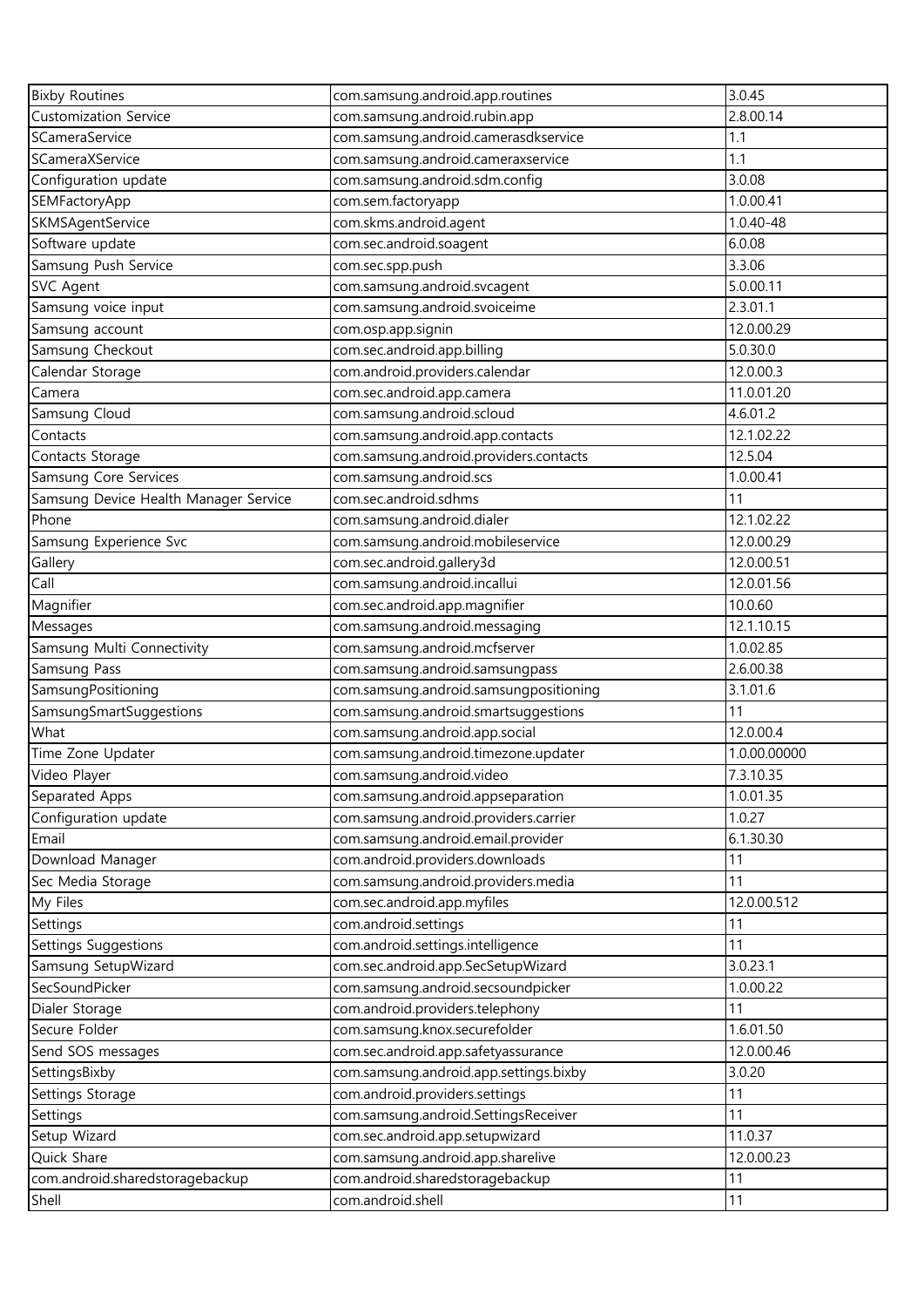| Single Take                              | com.samsung.android.singletake.service                      | 2.0.00.27                |
|------------------------------------------|-------------------------------------------------------------|--------------------------|
| Smart Call                               | com.samsung.android.smartcallprovider                       | 12.0.00.20               |
| EpdgTestApp                              | com.sec.epdgtestapp                                         | 11                       |
| Device care                              | com.samsung.android.lool                                    | 12.0.00.42               |
| Device security                          | com.samsung.android.sm.devicesecurity                       | 7.0.11                   |
| com.samsung.android.smartswitchassistant | com.samsung.android.smartswitchassistant                    | 2.0.01                   |
| SoundAlive                               | com.sec.android.app.soundalive                              | 9.5.19                   |
| Carrier Hub                              | com.sprint.ms.smf.services                                  | 5.9.6                    |
| Intent Filter Verification Service       | com.android.statementservice                                | 1.0                      |
| Crocro and friends                       | com.samsung.android.app.camera.sticker.facearavatar.preload | 3.0.11                   |
| StoryService                             | com.samsung.storyservice                                    | 4.0.32                   |
| SystemUIBixby2                           | com.samsung.systemui.bixby2                                 | 1.4.01.1                 |
| Samsung DeX System UI                    | com.samsung.desktopsystemui                                 | 11                       |
| TADownloader                             | com.samsung.android.tadownloader                            | 1.2.04                   |
| AuthFw TaPack                            | com.samsung.android.tapack.authfw                           | 1.0.31.0                 |
| Tags                                     | com.android.apps.tag                                        | 4.3.00                   |
| TalkBack                                 | com.samsung.android.accessibility.talkback                  | 12.0.00.23               |
| Tasks                                    | com.samsung.android.app.taskedge                            | 4.2.25                   |
| Phone Services                           | com.android.phone                                           | 11                       |
| Phone                                    | com.android.server.telecom                                  | 11                       |
| Call settings                            | com.samsung.android.app.telephonyui                         | 12.0.01.35               |
| Galaxy Themes Service                    | com.samsung.android.themecenter                             | 11.0.0.0                 |
| Galaxy Themes                            | com.samsung.android.themestore                              | 5.2.00.1215              |
| Samsung Time Zone Data                   | com.samsung.android.timezone.data_R                         | 1.0.02.3                 |
| Tips                                     | com.samsung.android.app.tips                                | 3.0.26.0                 |
| One UI Home                              | com.sec.android.app.launcher                                | 12.0.00.169              |
| Device Health Services                   | com.google.android.apps.turbo                               | 1.15.0.311380394.release |
| User Dictionary                          | com.android.providers.userdictionary                        | 11                       |
| <b>VZWAPN</b>                            | com.vzw.apnservice                                          | 18.3                     |
| Google                                   | com.google.android.googlequicksearchbox                     | 11.30.9.21.arm64         |
| Voice Mail                               | com.samsung.vvm.se                                          | 13.3.00.2                |
| VpnDialogs                               | com.android.vpndialogs                                      | 11                       |
| Your Phone Companion                     | com.microsoft.appmanager                                    | 0.0.7                    |
| <b>IMS Service</b>                       | com.sec.imsservice                                          | 1.0                      |
| Knox Analytics Uploader                  | com.samsung.android.knox.analytics.uploader                 | 1.2.01.1                 |
| KnoxVpnPacProcessor                      | com.knox.vpn.proxyhandler                                   | 11                       |
| ringtonebackup                           | com.sec.android.app.ringtoneBR                              | 1.0.00.4                 |
| Service mode                             | com.sec.android.app.servicemodeapp                          | 11                       |
| SmartFaceService                         | com.samsung.android.smartface                               | 1.0                      |
| com.samsung.android.wallpaper.res        | com.samsung.android.wallpaper.res                           | 11                       |
| Media Storage                            | com.android.providers.media.module                          | 11                       |
| Tethering                                | com.android.networkstack.tethering.inprocess                | 11                       |
| com.google.android.ext.services          | com.google.android.ext.services                             |                          |
| com.google.android.ext.services          | com.google.android.ext.services                             |                          |
| com.google.android.ext.services          | com.google.android.ext.services                             |                          |
| com.google.android.ext.services          | com.google.android.ext.services                             |                          |
| Android Services Library                 | com.google.android.ext.services                             | r_aml_300900700          |
| com.google.android.ext.services          | com.google.android.ext.services                             |                          |
| com.google.android.ext.services          | com.google.android.ext.services                             |                          |
| com.google.android.ext.services          | com.google.android.ext.services                             |                          |
| com.google.android.ext.services          | com.google.android.ext.services                             |                          |
| com.google.android.permissioncontroller  | com.google.android.permissioncontroller                     |                          |
| com.google.android.permissioncontroller  | com.google.android.permissioncontroller                     |                          |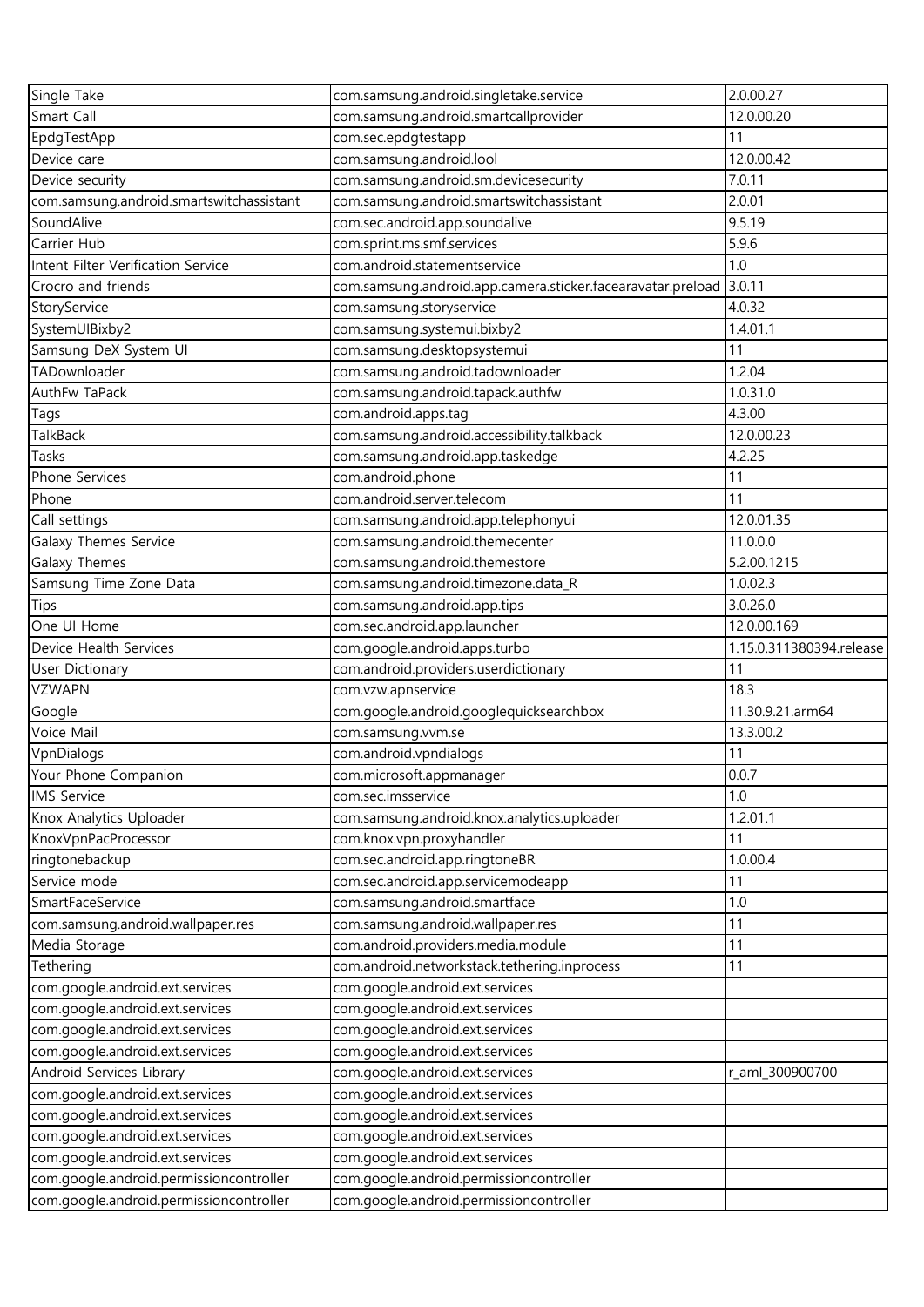| com.google.android.permissioncontroller | com.google.android.permissioncontroller          |                              |
|-----------------------------------------|--------------------------------------------------|------------------------------|
| com.google.android.permissioncontroller | com.google.android.permissioncontroller          |                              |
| com.google.android.permissioncontroller | com.google.android.permissioncontroller          |                              |
| Permission controller                   | com.google.android.permissioncontroller          | r_aml_300900736              |
| com.google.android.permissioncontroller | com.google.android.permissioncontroller          |                              |
| com.google.android.permissioncontroller | com.google.android.permissioncontroller          |                              |
| System Wi-Fi Resources                  | com.android.wifi.resources                       | R-initial                    |
| OsuLogin                                | com.android.hotspot2.osulogin                    | 11                           |
| Emergency information                   | com.android.emergency                            | 11                           |
| com.android.wallpapercropper            | com.android.wallpapercropper                     | 11                           |
| System UI                               | com.android.systemui                             | 11                           |
| Wireless emergency alerts               | com.android.cellbroadcastreceiver                | 11                           |
| Market Feedback Agent                   | com.google.android.feedback                      | 11-6684105                   |
| Android Setup                           | com.google.android.setupwizard                   | 230.329243634                |
| Google One Time Init                    | com.google.android.onetimeinitializer            | 11-6684105                   |
| Storage Manager                         | com.android.storagemanager                       | 11                           |
| Google Services Framework               | com.google.android.gsf                           | 11-6684105                   |
| com.android.carrierconfig               | com.android.carrierconfig                        | 1.0.0                        |
| com.qualcomm.atfwd                      | com.qualcomm.atfwd                               | 11                           |
| Select background music                 | com.sec.android.app.ve.vebgm                     | 1.1.04.0                     |
| Wearable Manager Installer              | com.samsung.android.app.watchmanagerstub         | 2.1.01.20006                 |
| HandwritingService                      | com.samsung.android.sdk.handwriting              | 2.4.01.0                     |
| ChromeCustomizations                    | com.sec.android.app.chromecustomizations         | 3.0.28                       |
| Clipboard edge                          | com.samsung.android.app.clipboardedge            | 3.0.07                       |
| Wi-Fi Calling                           | com.sec.unifiedwfc                               | 6.5.00.51                    |
| TetheringAutomation                     | com.sec.automation                               | 2.0.1                        |
| Photo Screensavers                      | com.android.dreams.phototable                    | 11                           |
| <b>StickerCenter</b>                    | com.samsung.android.stickercenter                | 2.0.00.24                    |
| <b>BBCAgent</b>                         | com.samsung.android.bbc.bbcagent                 | 5.0.00.18                    |
| Companion Device Manager                | com.android.companiondevicemanager               | 11                           |
| <b>IMS Settings</b>                     | com.samsung.advp.imssettings                     | 1.0                          |
| ₩"Bixby₩" voice wake-up                 | com.samsung.android.bixby.wakeup                 | 2.1.25.16                    |
| Cameralyzer                             | com.sec.factory.cameralyzer                      | 3.4.20.12040                 |
| Filter Provider                         | com.samsung.android.provider.filterprovider      | 5.0.31                       |
| com.samsung.InputEventApp               | com.samsung.InputEventApp                        | 1.0.0                        |
| Google Calendar Sync                    | com.google.android.syncadapters.calendar         | 2020.20.5-319002662-release  |
| Safety Information                      | com.samsung.safetyinformation                    | 3.0.30.0                     |
| Hiya Service                            | com.hiya.star                                    | 2.8.0-samsung-791            |
| Samsung Internet                        | com.sec.android.app.sbrowser                     | 13.0.1.65                    |
| com.samsung.android.wifi.resources      | com.samsung.android.wifi.resources               | 1.0                          |
| <b>NFC</b>                              | com.android.nfc                                  | 11                           |
| Android Shared Library                  | com.google.android.ext.shared                    | 1                            |
| System Tracing                          | com.android.traceur                              | 1.0                          |
| com.qualcomm.embms                      | com.qualcomm.embms                               | 1.0                          |
| Trichrome Library                       | com.google.android.trichromelibrary              | 83.0.4103.106                |
| AR Doodle                               | com.samsung.android.ardrawing                    | 2.5.00.12                    |
| Favourite Contacts                      | com.sec.android.widgetapp.easymodecontactswidget | 12.0.12                      |
| System updates UI                       | com.samsung.sdm.sdmviewer                        | 3.0                          |
| Gmail                                   | com.google.android.gm                            | 2020.05.31.316831277.release |
| Dictionary                              | com.diotek.sec.lookup.dictionary                 | 3.002.013                    |
| Bluetooth                               | com.android.bluetooth                            | 11                           |
| com.sec.bcservice                       | com.sec.bcservice                                | 2.0                          |
| Smart View                              | com.samsung.android.smartmirroring               | 8.2.11.31                    |
|                                         |                                                  |                              |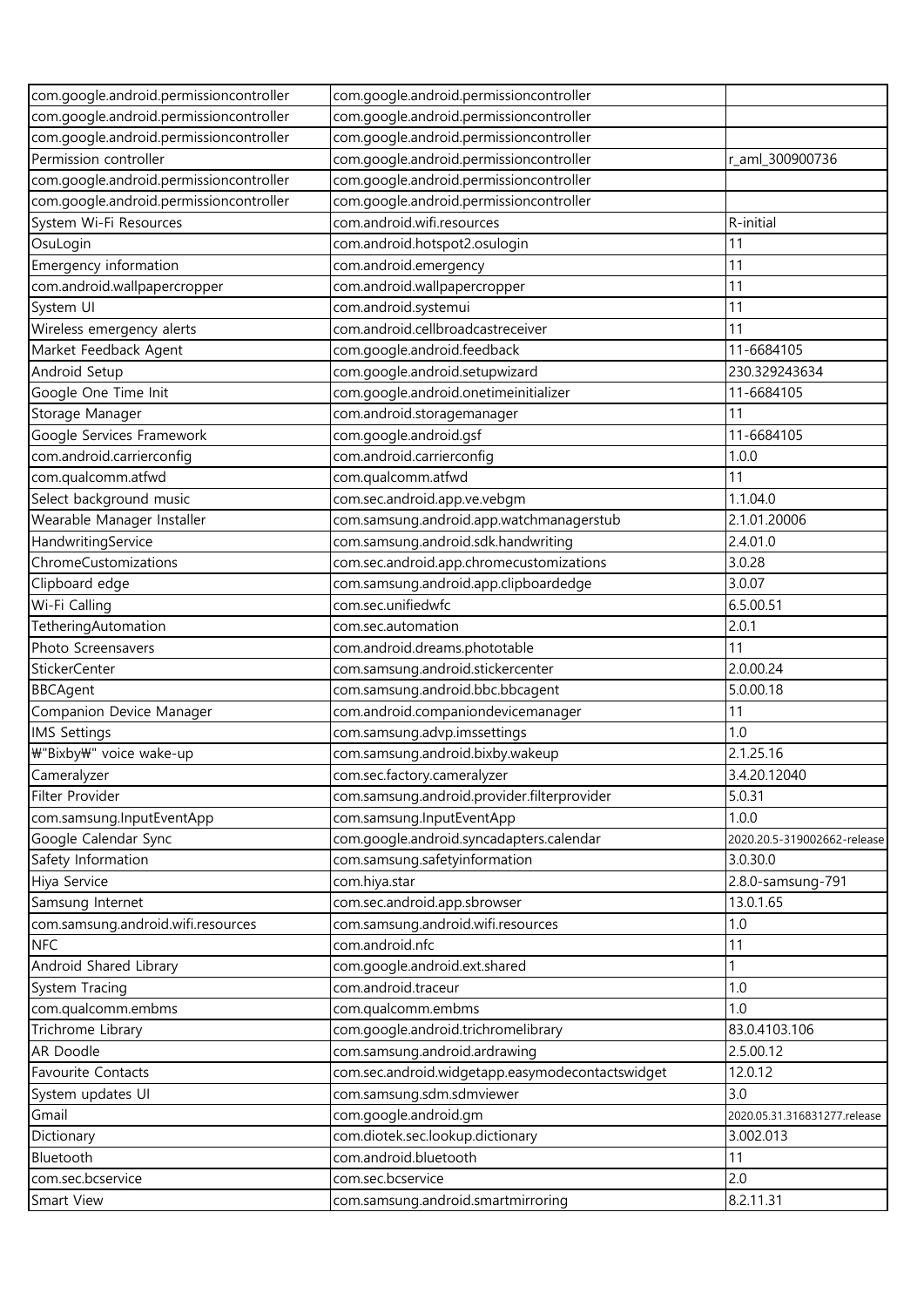| Samsung Keyboard (deprecated)         | com.sec.android.inputmethod                    | 4.9.00.8        |
|---------------------------------------|------------------------------------------------|-----------------|
| Secure UI Service                     | com.qualcomm.qti.services.secureui             | 2.7.2           |
| ANT+ Plugins Service                  | com.dsi.ant.plugins.antplus                    | 3.8.00          |
| Key Chain                             | com.android.keychain                           | 11              |
| <b>Automation Test</b>                | com.sec.android.app.DataCreate                 | 1.1             |
| Perso                                 | com.sec.android.app.personalization            | 11              |
| Video Editor                          | com.sec.android.app.vepreload                  | 3.5.54.9        |
| Honey Board                           | com.samsung.android.honeyboard                 | 5.2.00.86       |
| Dual Messenger                        | com.samsung.android.da.daagent                 | 3.1.00.0        |
| Google Location History               | com.google.android.gms.location.history        | 1.1             |
| EmergencyProvider                     | com.sec.android.provider.emergencymode         | 1.1.00.6        |
| com.sec.enterprise.knox.attestation   | com.sec.enterprise.knox.attestation            | 1.0.3           |
| Samsung text-to-speech engine         | com.samsung.SMT                                | 3.1.01.14       |
| YouTube                               | com.google.android.youtube                     | 15.26.34        |
| Tools                                 | com.sec.android.app.quicktool                  | 8.2.37          |
| Launcher                              | com.sec.android.emergencylauncher              | 1.1.00.24       |
| slocation                             | com.samsung.android.location                   | 1.5.01.111      |
| SilentLogging                         | com.sec.modem.settings                         | 1.0.1           |
| Samsung ApexService                   | com.sec.android.app.apex                       | 3.3.13          |
| NetworkStackOverlay                   | com.samsung.android.networkstack               | 11              |
| Main components                       | com.google.android.modulemetadata              | 2020-09-01      |
| SimMobilityKit                        | com.samsung.ims.smk                            | 1.3.20          |
| Print Service Recommendation Service  | com.google.android.printservice.recommendation | 1.3.0           |
| SamsungOne                            | com.monotype.android.font.samsungone           | 1.1.02.0        |
| com.google.ar.core                    | com.google.ar.core                             | 0               |
| android.autoinstalls.config.samsung   | android.autoinstalls.config.samsung            | 0000            |
| FactoryCamera                         | com.sec.factory.camera                         | 3.4.45          |
| <b>Subscription Calendars</b>         | com.samsung.android.opencalendar               | 12.0.00.17      |
| <b>Dsms</b>                           | com.samsung.android.dsms                       | 2.0.03          |
| <b>SCPM Client</b>                    | com.samsung.android.sm.policy                  | 3.2.15          |
| Print Spooler                         | com.android.printspooler                       | 11              |
| MAPS Agent                            | com.samsung.android.mapsagent                  | 1.0.00.6        |
| AR Zone                               | com.samsung.android.arzone                     | 1.5.00.18       |
| com.google.android.captiveportallogin | com.google.android.captiveportallogin          |                 |
| com.google.android.captiveportallogin | com.google.android.captiveportallogin          |                 |
| com.google.android.captiveportallogin | com.google.android.captiveportallogin          |                 |
| com.google.android.captiveportallogin | com.google.android.captiveportallogin          |                 |
| com.google.android.captiveportallogin | com.google.android.captiveportallogin          |                 |
| com.google.android.captiveportallogin | com.google.android.captiveportallogin          |                 |
| com.google.android.captiveportallogin | com.google.android.captiveportallogin          |                 |
| CaptivePortalLogin                    | com.google.android.captiveportallogin          | r_aml_300900700 |
| EasyOneHand                           | com.sec.android.easyonehand                    | 5.0             |
|                                       |                                                |                 |
| Android System WebView                | com.google.android.webview                     | 83.0.4103.106   |
| Support components                    | com.google.mainline.telemetry                  | 2020-09-01      |
| EmergencyManagerService               | com.sec.android.emergencymode.service          | 1.1.00.39       |
| System updates                        | com.samsung.sdm                                | 3.0             |
| Duo Installer                         | com.google.android.apps.tachyon                | 0.1             |
| DRParser Mode                         | com.sec.android.app.parser                     | 12.0.00.4       |
| ShortcutBNR                           | com.samsung.android.shortcutbackupservice      | 11              |
| SecurityLogAgent                      | com.samsung.android.securitylogagent           | 10.1.00.1       |
| Link Sharing                          | com.samsung.android.app.simplesharing          | 12.0.00.21      |
| ANT + DUT                             | com.dsi.ant.sample.acquirechannels             | 01.00.05        |
| Live Message                          | com.samsung.android.service.livedrawing        | 3.3.19          |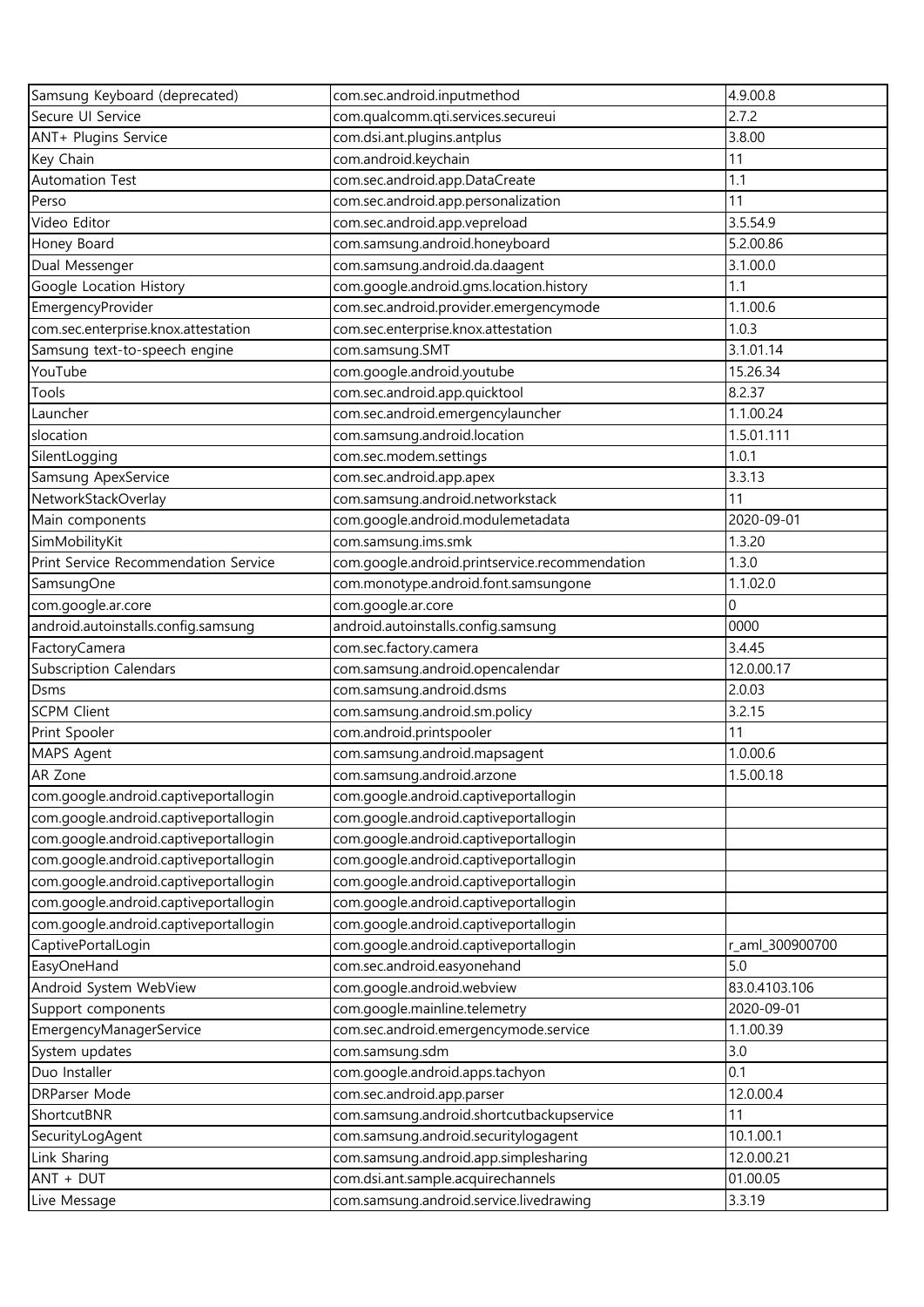| Maps                                        | com.google.android.apps.maps                    | 10.36.5         |
|---------------------------------------------|-------------------------------------------------|-----------------|
| com.android.providers.partnerbookmarks      | com.android.providers.partnerbookmarks          | 11              |
| Samsung Blockchain Keystore                 | com.samsung.android.coldwalletservice           | 1.3.01.4        |
| Video Trimmer                               | com.samsung.app.newtrim                         | 3.0.15.1        |
| PacProcessor                                | com.android.pacprocessor                        | 11              |
|                                             |                                                 |                 |
| com.android.cts.ctsshim                     | com.android.cts.ctsshim                         | 11-6508977      |
| Wi-Fi Tips                                  | com.samsung.android.net.wifi.wifiguider         | 1.5.00.67       |
| com.samsung.android.brightnessbackupservice | com.samsung.android.brightnessbackupservice     | 11              |
| SecVideoEngineService                       | com.sec.sve                                     | 1.0             |
| Sim App Dialog                              | com.android.simappdialog                        | 11              |
| Weather                                     | com.sec.android.daemonapp                       | 1.6.30.49       |
| Certificate Installer                       | com.android.certinstaller                       | 11              |
| Call & text on other devices                | com.samsung.android.mdecservice                 | 3.0.00.43       |
| BluetoothTest                               | com.sec.android.app.bluetoothtest               | 11              |
| Wi-Fi Direct                                | com.samsung.android.allshare.service.fileshare  | 3.1.11.24       |
| Google Text-to-speech Engine                | com.google.android.tts                          | 22.10.313224691 |
| CarrierDefaultApp                           | com.android.carrierdefaultapp                   | 11              |
| Calendar                                    | com.samsung.android.calendar                    | 12.0.00.53000   |
| <b>HTML Viewer</b>                          | com.android.htmlviewer                          | 3.0.04          |
| Google Contacts Sync                        | com.google.android.syncadapters.contacts        | 11-6684105      |
| Smart Switch Agent                          | com.sec.android.easyMover.Agent                 | 1.7.00.22       |
| Quick Share                                 | com.samsung.android.aware.service               | 3.2.11.24       |
| <b>Assisted Dialing</b>                     | com.sec.providers.assisteddialing               | 11              |
| Enterprise Sim Pin Service                  | com.sec.enterprise.mdm.services.simpin          | 11              |
| Samsung Kids Installer                      | com.samsung.android.kidsinstaller               | 10.3.00.2       |
| <b>Basic Daydreams</b>                      | com.android.dreams.basic                        | 11              |
| Sound picker                                | com.samsung.android.app.soundpicker             | 10.0.11.8       |
| com.samsung.ucs.agent.ese                   | com.samsung.ucs.agent.ese                       | 11              |
| Android R Easter Egg                        | com.android.egg                                 | 1.0             |
| Samsung capture                             | com.samsung.android.app.smartcapture            | 4.4.30          |
| MDE Service Framework                       | com.samsung.android.mdx.kit                     | 1.1.49.1        |
| Chrome                                      | com.android.chrome                              | 83.0.4103.106   |
| <b>FACM</b>                                 | com.samsung.android.aircommandmanager           | 1.2.61          |
| SecureElementApplication                    | com.android.se                                  | 11              |
| com.android.wallpaperbackup                 | com.android.wallpaperbackup                     | 11              |
|                                             |                                                 | 2.3.03.0        |
| Foundation                                  | com.monotype.android.font.foundation            |                 |
| Autofill with Samsung Pass                  | com.samsung.android.samsungpassautofill         | 2.5.01.16       |
| Bookmark Provider                           | com.android.bookmarkprovider                    | 11              |
| Create movie                                | com.samsung.app.highlightplayer                 | 3.5.54.9        |
| Nearby Service                              | com.samsung.android.allshare.service.mediashare | 3.0.11.24       |
| WlanTest                                    | com.sec.android.app.wlantest                    | 1.1.0           |
| AppLinker                                   | com.sec.android.app.applinker                   | 2.1.10          |
| <b>Bixby Vision</b>                         | com.samsung.android.visionintelligence          | 3.7.30.3        |
| <b>USBSettings</b>                          | com.sec.usbsettings                             | 1.0             |
| Facebook App Manager                        | com.facebook.appmanager                         | 59.1.10         |
| SIM Toolkit                                 | com.android.stk                                 | 11              |
| Clock                                       | com.sec.android.app.clockpackage                | 12.0.00.55      |
| Reminder                                    | com.samsung.android.app.reminder                | 12.0.01.54000   |
| SmartFittingService                         | com.samsung.android.smartfitting                | 1.4.14.0        |
| <b>ANT HAL Service</b>                      | com.dsi.ant.server                              | 3.0.0           |
| Facebook                                    | com.facebook.katana                             | stub (59.1.10)  |
| Auto Hotspot                                | com.sec.mhs.smarttethering                      | 1.0.91.0        |
| MDMApp                                      | com.samsung.android.mdm                         | $1.0\,$         |
|                                             |                                                 |                 |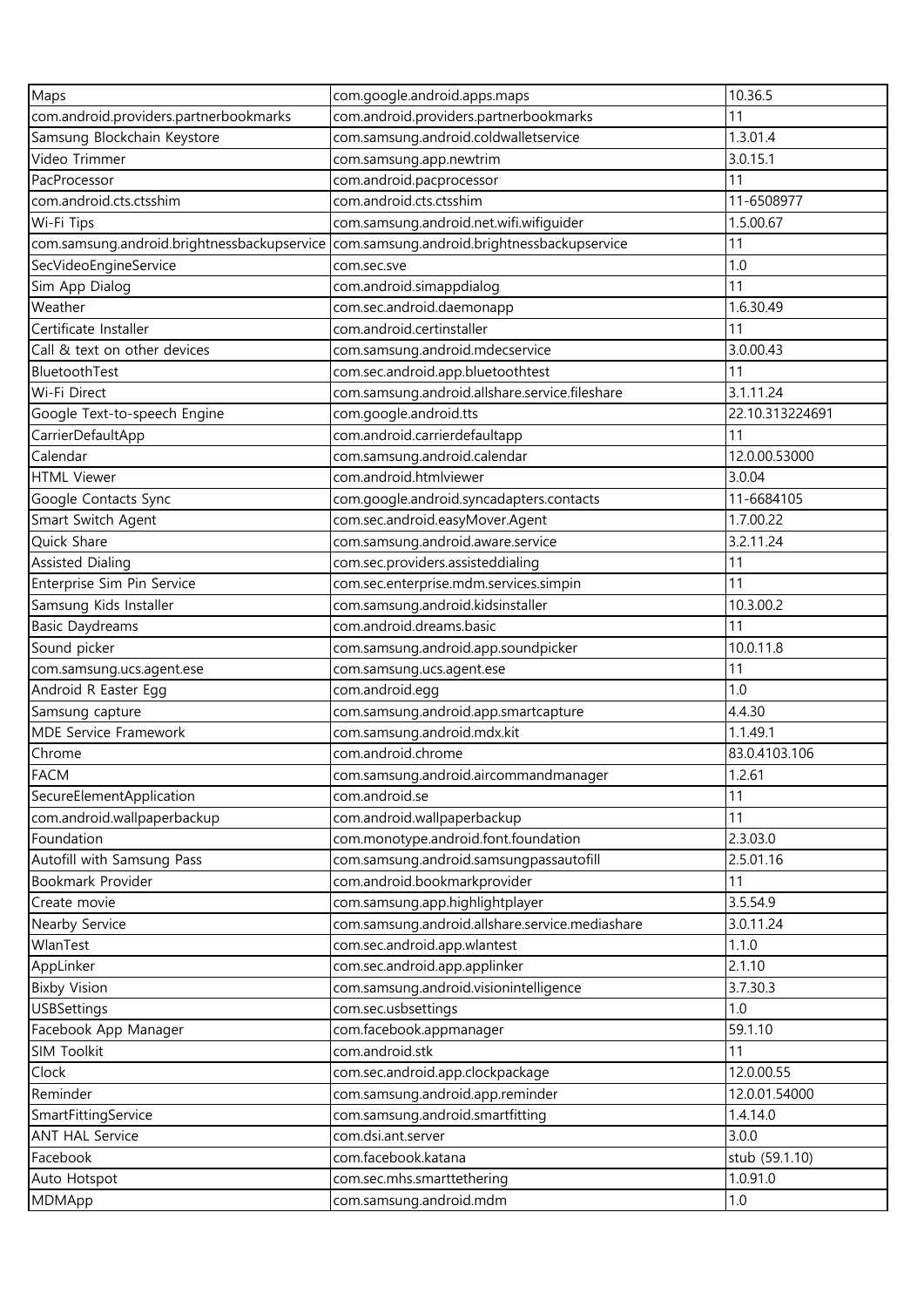| SetupWizardLegalProvider                                             | com.sec.android.app.setupwizardlegalprovider                          | 2.0.07.0  |
|----------------------------------------------------------------------|-----------------------------------------------------------------------|-----------|
| AASAservice                                                          | com.samsung.aasaservice                                               | 15        |
| com.samsung.android.container                                        | com.samsung.android.container                                         | 11        |
| Bluetooth MIDI Service                                               | com.android.bluetoothmidiservice                                      | R-initial |
| Knox Enrollment Service                                              | com.sec.enterprise.knox.cloudmdm.smdms                                | 2.1.31    |
| Samsung Free                                                         | com.samsung.android.app.spage                                         | 5.1.01.5  |
| Motion photo Viewer                                                  | com.samsung.android.motionphoto.viewer                                | 1.0.34    |
| com.sec.phone                                                        | com.sec.phone                                                         | 1.0       |
| com.qualcomm.timeservice                                             | com.qualcomm.timeservice                                              | 11        |
| Samsung SM8150 VKLayer                                               | com.samsung.vklayer.sm8150                                            | 11.0.00.0 |
| QTR                                                                  | com.qualcomm.qti.smq                                                  | 11        |
| com.qualcomm.qti.gpudrivers.msmnile.api30                            | com.qualcomm.qti.gpudrivers.msmnile.api30                             | 0.1.0     |
| Ocean                                                                | com.android.theme.color.ocean                                         | 1.0       |
| Gestural Navigation Bar                                              | com.android.internal.systemui.navbar.gestural                         | 1.0       |
| Tall cutout                                                          | com.android.internal.display.cutout.emulation.tall                    | 1.0       |
| Rounded                                                              | com.android.theme.icon_pack.rounded.android                           | 1.0       |
| Punch Hole cutout                                                    | com.android.internal.display.cutout.emulation.hole                    | 1.0       |
| Gestural Navigation Bar                                              | com.samsung.internal.systemui.navbar.sec_gestural                     | 1.0       |
| Rounded                                                              | com.android.theme.icon_pack.rounded.systemui                          | 1.0       |
| com.google.android.overlay.modules.permissioncontroller.forframework | com.google.android.overlay.modules.permissioncontroller.forframework  | 1.0       |
| com.samsung.android.networkstack.tethering.inprocess.overlay         | com.samsung.android.networkstack.tethering.inprocess.overlay          | 11        |
| com.google.android.overlay.gmsconfig.photos                          | com.google.android.overlay.gmsconfig.photos                           | 1.0       |
| Waterfall cutout                                                     | com.android.internal.display.cutout.emulation.waterfall               | 1.0       |
| Teardrop                                                             | com.android.theme.icon.teardrop                                       | 1.0       |
| Filled                                                               | com.android.theme.icon_pack.filled.themepicker                        | 1.0       |
| Circular                                                             | com.android.theme.icon_pack.circular.systemui                         | 1.0       |
| Squircle                                                             | com.android.theme.icon.squircle                                       | 1.0       |
| com.google.android.overlay.gmsconfig.common                          | com.google.android.overlay.gmsconfig.common                           | 1.0       |
| <b>Black</b>                                                         | com.android.theme.color.black                                         | 1.0       |
| com.samsung.android.networkstack.tethering.overlay                   | com.samsung.android.networkstack.tethering.overlay                    | 11        |
| Rounded                                                              | com.android.theme.icon_pack.rounded.launcher                          | 1.0       |
| Gestural Navigation Bar                                              | com.samsung.internal.systemui.navbar.gestural_no_hint_wide_back       | 1.0       |
| Rounded Rectangle                                                    | com.android.theme.icon.roundedrect                                    | 1.0       |
| Rounded                                                              | com.android.theme.icon_pack.rounded.themepicker                       | 1.0       |
| com.samsung.android.wifi.softap.resources                            | com.samsung.android.wifi.softap.resources                             | 1.0       |
| Vessel                                                               | com.android.theme.icon.vessel                                         | 1.0       |
| com.google.android.overlay.modules.permissioncontroller              | com.google.android.overlay.modules.permissioncontroller               | 1.0       |
| Cinnamon                                                             | com.android.theme.color.cinnamon                                      | 1.0       |
| Filled                                                               | com.android.theme.icon_pack.filled.launcher                           | 1.0       |
| Rounded                                                              | com.android.theme.icon_pack.rounded.settings                          | 1.0       |
| Circular                                                             | com.android.theme.icon_pack.circular.settings                         | 1.0       |
| Double cutout                                                        | com.android.internal.display.cutout.emulation.double                  | 1.0       |
| com.google.android.overlay.gmsconfig.gsa                             | com.google.android.overlay.gmsconfig.gsa                              | 1.0       |
| Gestural Navigation Bar                                              | com.samsung.internal.systemui.navbar.gestural_no_hint_extra_wide_back | 1.0       |
| Noto Serif / Source Sans Pro                                         | com.android.theme.font.notoserifsource                                | 1.0       |
| Space                                                                | com.android.theme.color.space                                         | 1.0       |
| Circular                                                             | com.android.theme.icon_pack.circular.android                          | 1.0       |
| Purple                                                               | com.android.theme.color.purple                                        | 1.0       |
| Filled                                                               | com.android.theme.icon_pack.filled.android                            | 1.0       |
| 3 Button Navigation Bar                                              | com.android.internal.systemui.navbar.threebutton                      | 1.0       |
| Gestural Navigation Bar                                              | com.android.internal.systemui.navbar.gestural_wide_back               | 1.0       |
| Gestural Navigation Bar                                              | com.samsung.internal.systemui.navbar.sec_gestural_no_hint             | 1.0       |
| Pebble                                                               | com.android.theme.icon.pebble                                         | 1.0       |
|                                                                      |                                                                       |           |